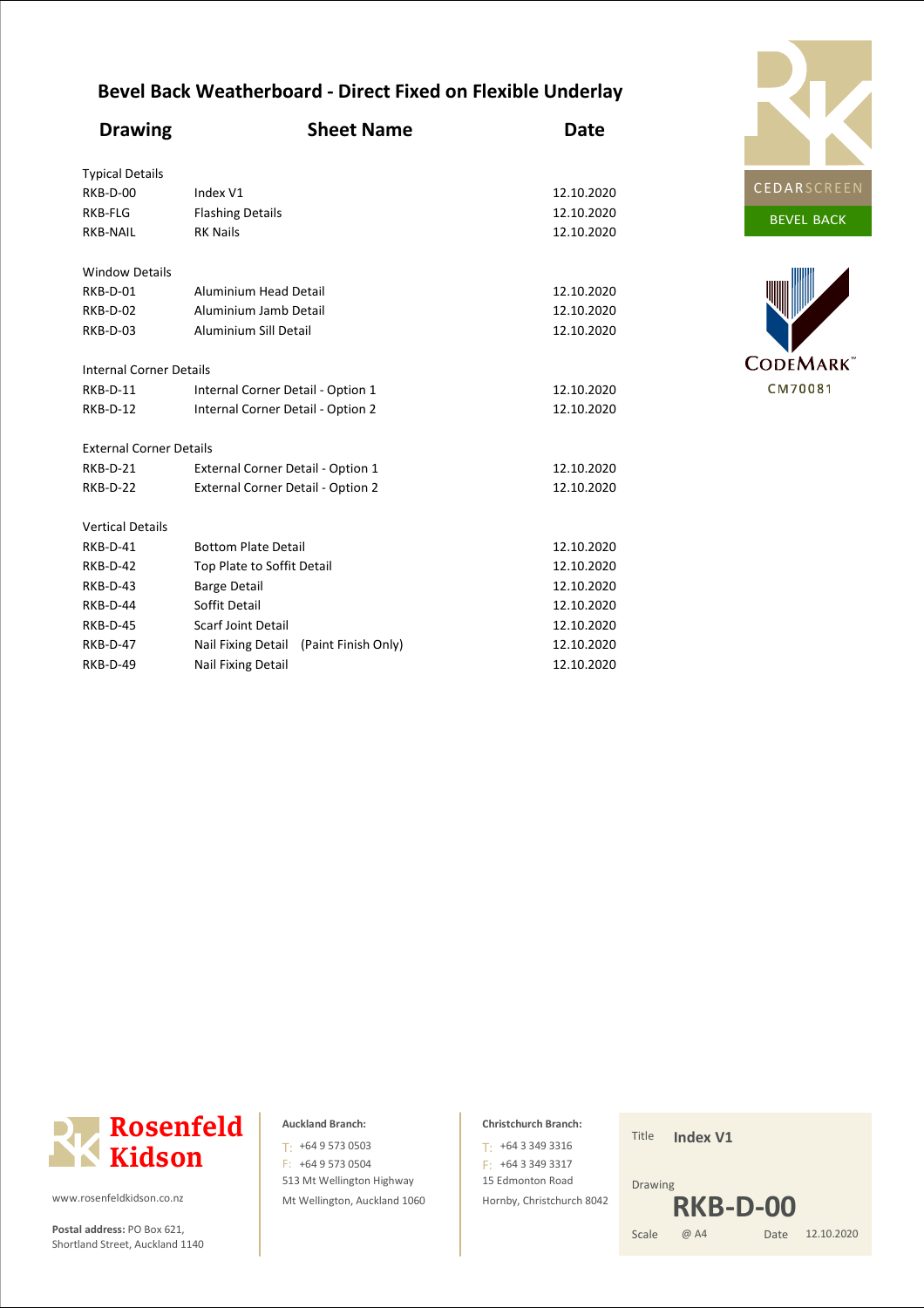- 1. Scope as per Clauses 1.0 and 9.4 E2/AS1
- 2. Profiles as per NZS 3617, Branz Bulletin 411 and/or compliance achieved through in-service history, length of service not less than 15 years in all NZ environments B2/VM1 1.1.1 (a)
- 3. Fixings as per Table 24 E2/AS1
- 4. Compatibility of materials as per Tables 20-22 E2/AS1
- 5. Flashing as per Clause 4.0 E2/AS1
- 6. Rigid and flexible underlay as per Table 23 and Clauses 9.1.5 to 9.1.7 E2/AS1 or proprietary approved alternative

ا ھ

7. All weatherboards to be factory oiled to all faces and weathergrooves prior to installation use and maintain with Dryden products only 8. The weatherboard system relies on the joinery meeting the requirements of NZS 4211

70

 $\overline{\phantom{0}}$ 

90

RKFL-10 90x90mm internal/

RKFL-15 powder coated aluminium jamb flashing.

- for the relevant building windzone or wind pressure
- 9. Timber to NZBC B2 Durability B2.3.1(b), Western Red Cedar, Larch and Truwood®
- 10. Framing to NZS 3604

75





18



RKFL-09 65x65mm internal/ external corner back flashing





www.rosenfeldkidson.co.nz

**Postal address:** PO Box 621, Scale Shortland Street, Auckland 1140

#### **Auckland Branch:**

513 Mt Wellington Highway Mt Wellington, Auckland 1060 T: +64 9 573 0503 F: +64 9 573 0504

#### **Christchurch Branch:**

15 Edmonton Road Hornby, Christchurch 8042 +64 3 349 3316 T: F: +64 3 349 3317

Title Date Drawing 1 : 2 @ A4 **Flashing Details** 12.10.2020 **RKB-FLG**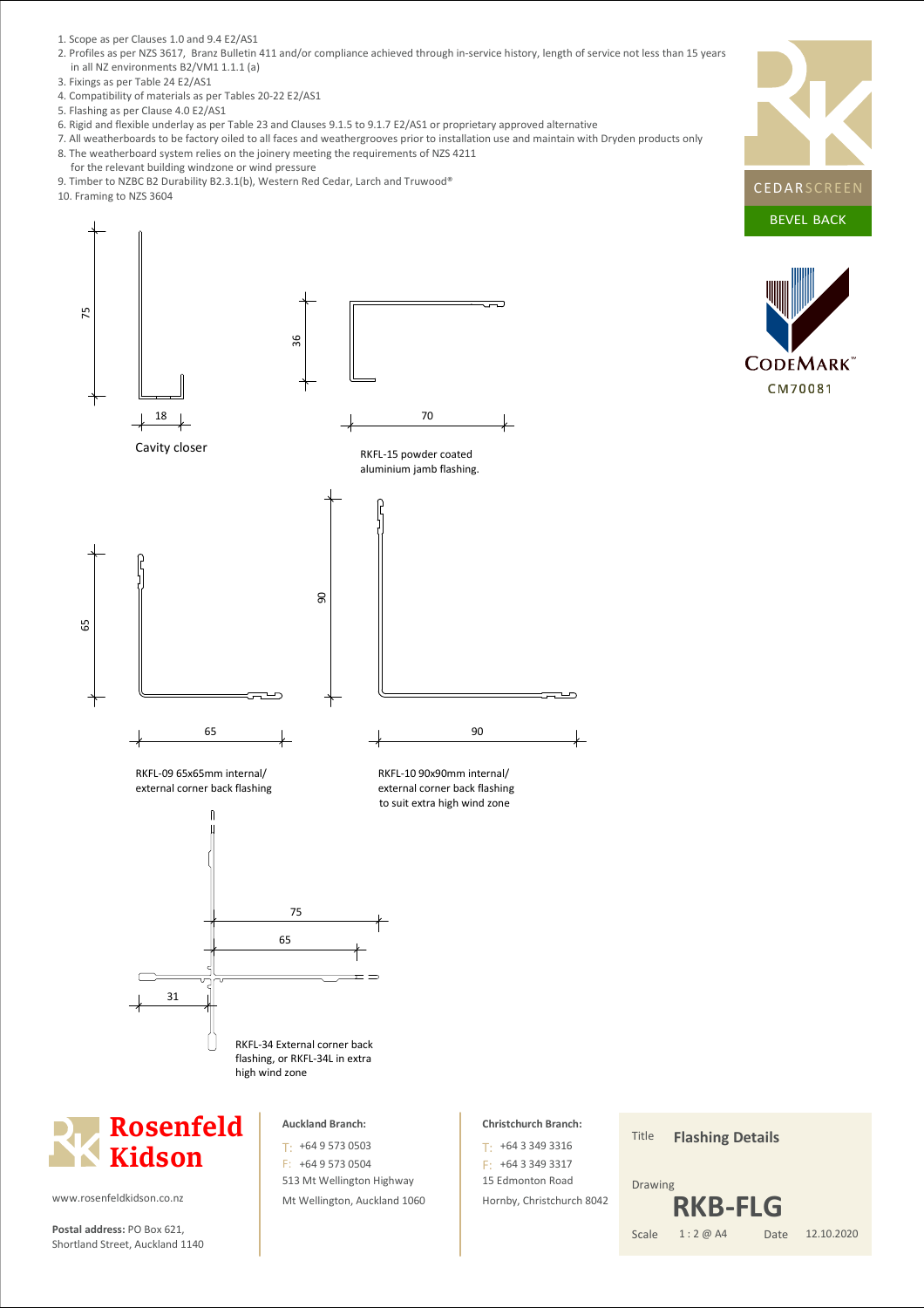- 1. Scope as per Clauses 1.0 and 9.4 E2/AS1
- 2. Profiles as per NZS 3617, Branz Bulletin 411 and/or compliance achieved through in-service history, length of service not less than 15 years in all NZ environments B2/VM1 1.1.1 (a)
- 3. Fixings as per Table 24 E2/AS1
- 4. Compatibility of materials as per Tables 20-22 E2/AS1
- 5. Flashing as per Clause 4.0 E2/AS1
- 6. Rigid and flexible underlay as per Table 23 and Clauses 9.1.5 to 9.1.7 E2/AS1 or proprietary approved alternative
- 7. All weatherboards to be factory oiled to all faces and weathergrooves prior to installation use and maintain with Dryden products only 8. The weatherboard system relies on the joinery meeting the requirements of NZS 4211
- for the relevant building windzone or wind pressure
- 9. Timber to NZBC B2 Durability B2.3.1(b), Western Red Cedar, Larch and Truwood®
- 10. Framing to NZS 3604







Cavity fixed 85 x 3.15mm



90 x 3.30mm Stainless steel 316 annular groove



| ASSY 90x12g Stainless steel screws |  |  |  |
|------------------------------------|--|--|--|
|------------------------------------|--|--|--|

RK Plug Nail Range



**CODEMARK** CM70081

Cedarscreen Plug Nail 60 x 3.15mm





Cedarscreen Plug Nail 75 x 3.15mm



85

Cedarscreen Plug Nail 85 x 3.15mm



Cavity fixed 75 x 3.15mm Stainless steel nail Jolthead nail for paint finish weatherboards.

Options:

- Silicon bronze annular groove

- Stainless steel 316 grade annular groove



www.rosenfeldkidson.co.nz

**Postal address:** PO Box 621, Scale Shortland Street, Auckland 1140

#### **Auckland Branch:**

513 Mt Wellington Highway Mt Wellington, Auckland 1060 T: +64 9 573 0503 F: +64 9 573 0504

### **Christchurch Branch:**

15 Edmonton Road Hornby, Christchurch 8042 +64 3 349 3316 T: F: +64 3 349 3317

Title **RK Nails**

#### Date Drawing 1 : 2 @ A4 12.10.2020 **RKB-N**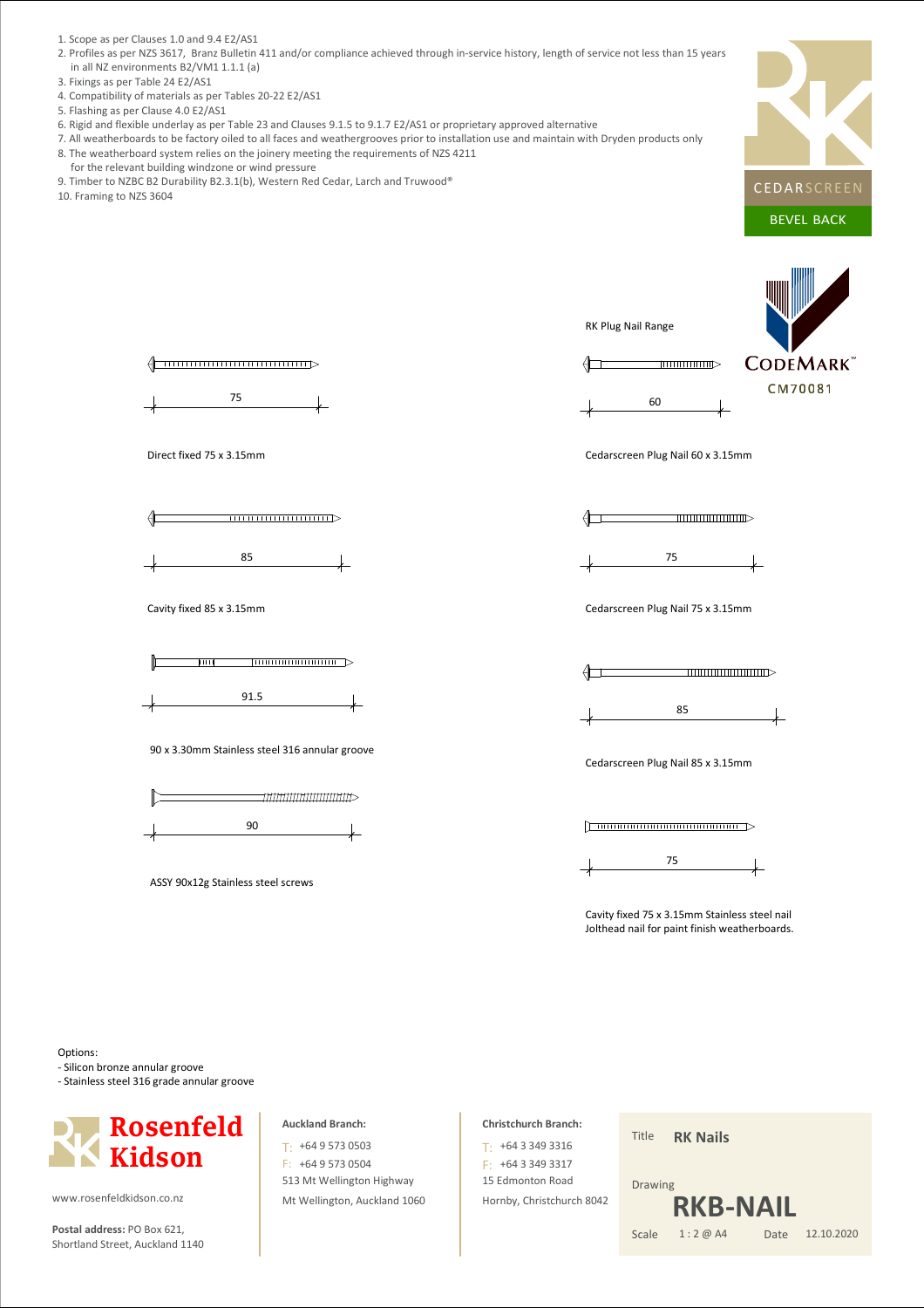



**Postal address:** PO Box 621, Scale Shortland Street, Auckland 1140

#### **Auckland Branch:**

513 Mt Wellington Highway Mt Wellington, Auckland 1060 T: +64 9 573 0503 F: +64 9 573 0504

#### **Christchurch Branch:**

15 Edmonton Road Hornby, Christchurch 8042 +64 3 349 3316 T: F: +64 3 349 3317

Title

Date Drawing 1 : 2 @ A4 **Aluminium Head Detail** 12.10.2020 **RKB-D-01**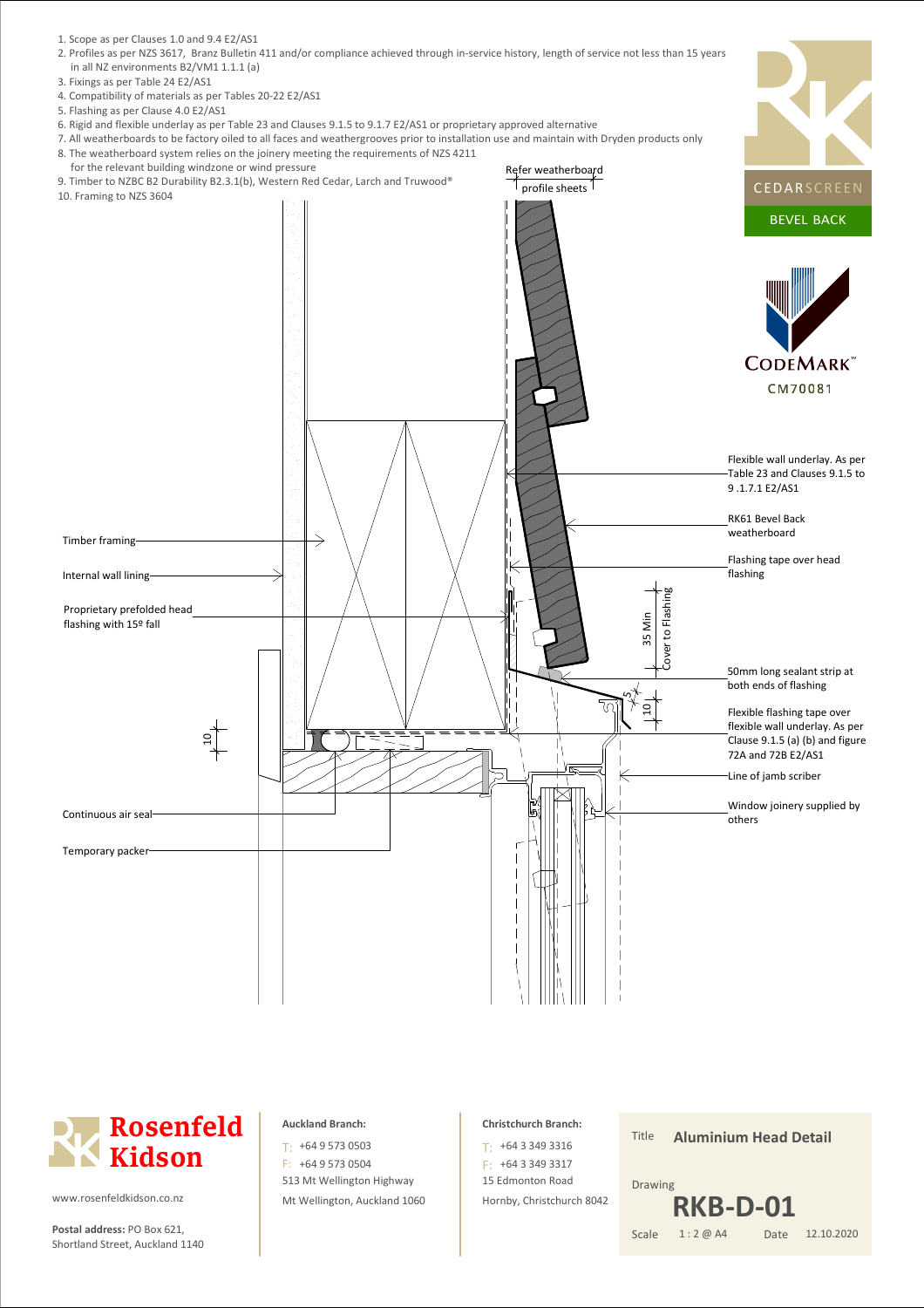- 1. Scope as per Clauses 1.0 and 9.4 E2/AS1
- 2. Profiles as per NZS 3617, Branz Bulletin 411 and/or compliance achieved through in-service history, length of service not less than 15 years in all NZ environments B2/VM1 1.1.1 (a)
- 3. Fixings as per Table 24 E2/AS1
- 4. Compatibility of materials as per Tables 20-22 E2/AS1
- 5. Flashing as per Clause 4.0 E2/AS1
- 6. Rigid and flexible underlay as per Table 23 and Clauses 9.1.5 to 9.1.7 E2/AS1 or proprietary approved alternative

 $\overline{\phantom{0}}$ 

- 7. All weatherboards to be factory oiled to all faces and weathergrooves prior to installation use and maintain with Dryden products only 8. The weatherboard system relies on the joinery meeting the requirements of NZS 4211
- for the relevant building windzone or wind pressure
- 9. Timber to NZBC B2 Durability B2.3.1(b), Western Red Cedar, Larch and Truwood®
- 10. Framing to NZS 3604

Internal wall lining

H3.1 20mm Jamb battens finish clear of sill flashing

Timber framing

Continuous air seal Timber packer

ا 5



# **Rosenfeld Kidson**

www.rosenfeldkidson.co.nz

**Postal address:** PO Box 621, Scale Shortland Street, Auckland 1140

#### **Auckland Branch:**

513 Mt Wellington Highway Mt Wellington, Auckland 1060 T: +64 9 573 0503 F: +64 9 573 0504

#### **Christchurch Branch:**

15 Edmonton Road Hornby, Christchurch 8042 +64 3 349 3316 T: F: +64 3 349 3317

- 1

Title Date Drawing 1 : 2 @ A4 **Aluminium Jamb Detail** 12.10.2020 **RKB-D-02**

Line of head flashing above

Line of sill flashing under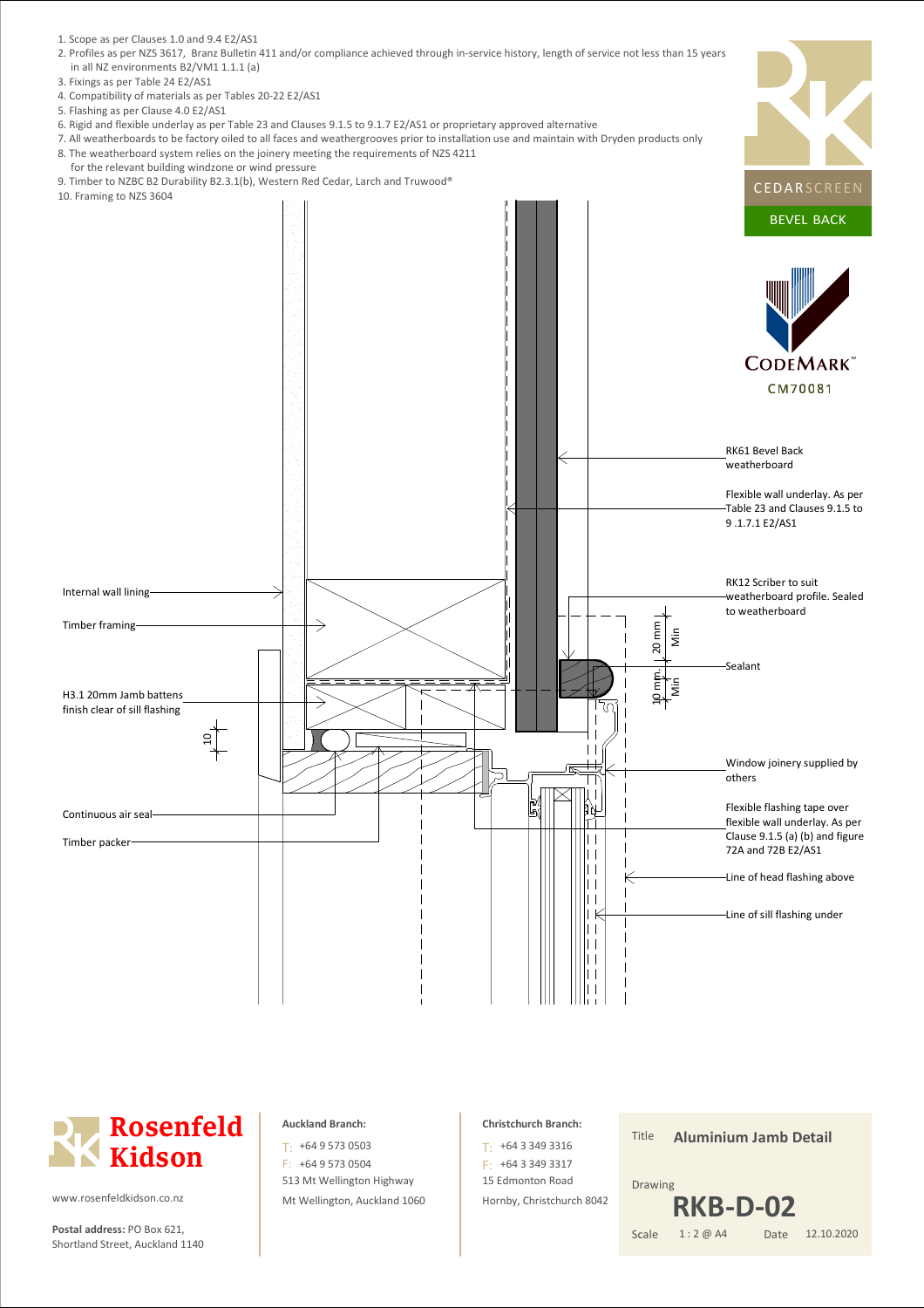- 1. Scope as per Clauses 1.0 and 9.4 E2/AS1
- 2. Profiles as per NZS 3617, Branz Bulletin 411 and/or compliance achieved through in-service history, length of service not less than 15 years in all NZ environments B2/VM1 1.1.1 (a)
- 3. Fixings as per Table 24 E2/AS1
- 4. Compatibility of materials as per Tables 20-22 E2/AS1
- 5. Flashing as per Clause 4.0 E2/AS1
- 6. Rigid and flexible underlay as per Table 23 and Clauses 9.1.5 to 9.1.7 E2/AS1 or proprietary approved alternative
- 7. All weatherboards to be factory oiled to all faces and weathergrooves prior to installation use and maintain with Dryden products only 8. The weatherboard system relies on the joinery meeting the requirements of NZS 4211
- for the relevant building windzone or wind pressure
- 
- 





**Postal address:** PO Box 621, Scale Shortland Street, Auckland 1140

#### **Auckland Branch:**

513 Mt Wellington Highway Mt Wellington, Auckland 1060 T: +64 9 573 0503 F: +64 9 573 0504

### **Christchurch Branch:**

15 Edmonton Road Hornby, Christchurch 8042 +64 3 349 3316 T: F: +64 3 349 3317

Title Date Drawing 1 : 2 @ A4 **Aluminium Sill Detail** 12.10.2020 **RKB-D-03**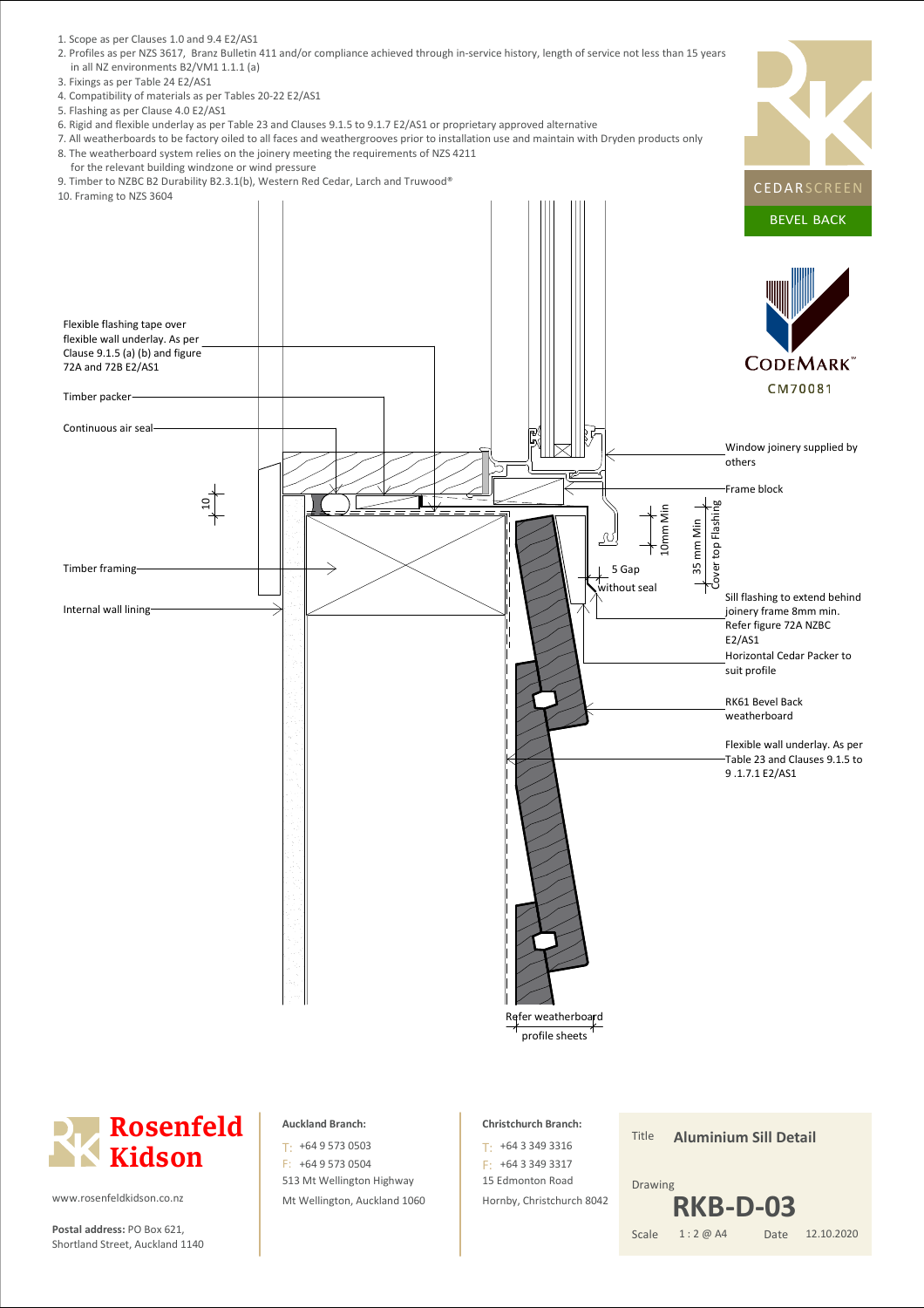- 1. Scope as per Clauses 1.0 and 9.4 E2/AS1
- 2. Profiles as per NZS 3617, Branz Bulletin 411 and/or compliance achieved through in-service history, length of service not less than 15 years in all NZ environments B2/VM1 1.1.1 (a)
- 3. Fixings as per Table 24 E2/AS1
- 4. Compatibility of materials as per Tables 20-22 E2/AS1
- 5. Flashing as per Clause 4.0 E2/AS1
- 6. Rigid and flexible underlay as per Table 23 and Clauses 9.1.5 to 9.1.7 E2/AS1 or proprietary approved alternative
- 7. All weatherboards to be factory oiled to all faces and weathergrooves prior to installation use and maintain with Dryden products only 8. The weatherboard system relies on the joinery meeting the requirements of NZS 4211
- for the relevant building windzone or wind pressure
- 9. Timber to NZBC B2 Durability B2.3.1(b), Western Red Cedar, Larch and Truwood®
- 10. Framing to NZS 3604





**Postal address:** PO Box 621, Scale Shortland Street, Auckland 1140

#### **Auckland Branch:**

513 Mt Wellington Highway Mt Wellington, Auckland 1060 T: +64 9 573 0503 F: +64 9 573 0504

#### **Christchurch Branch:**

15 Edmonton Road Hornby, Christchurch 8042 +64 3 349 3316 T: F: +64 3 349 3317

Title Drawing **Internal Corner Detail - Option 1**

#### Date 1 : 2 @ A4 12.10.2020 **RKB-D-11**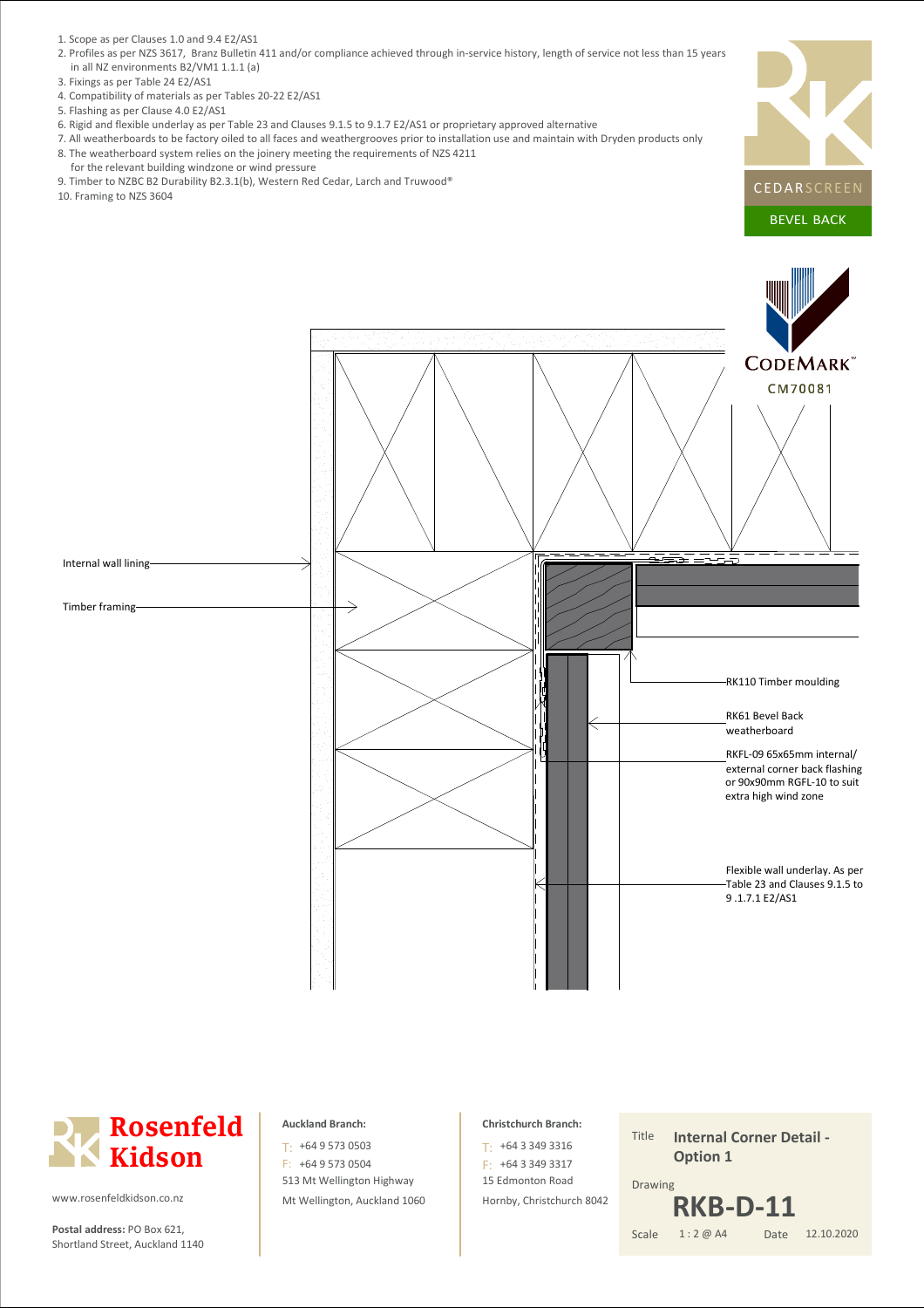- 1. Scope as per Clauses 1.0 and 9.4 E2/AS1
- 2. Profiles as per NZS 3617, Branz Bulletin 411 and/or compliance achieved through in-service history, length of service not less than 15 years in all NZ environments B2/VM1 1.1.1 (a)
- 3. Fixings as per Table 24 E2/AS1
- 4. Compatibility of materials as per Tables 20-22 E2/AS1
- 5. Flashing as per Clause 4.0 E2/AS1
- 6. Rigid and flexible underlay as per Table 23 and Clauses 9.1.5 to 9.1.7 E2/AS1 or proprietary approved alternative
- 7. All weatherboards to be factory oiled to all faces and weathergrooves prior to installation use and maintain with Dryden products only 8. The weatherboard system relies on the joinery meeting the requirements of NZS 4211
- 
- 
- 10. Framing to NZS 3604





**Postal address:** PO Box 621, Scale Shortland Street, Auckland 1140

#### **Auckland Branch:**

513 Mt Wellington Highway Mt Wellington, Auckland 1060 T: +64 9 573 0503 F: +64 9 573 0504

#### **Christchurch Branch:**

15 Edmonton Road Hornby, Christchurch 8042 +64 3 349 3316 T: F: +64 3 349 3317

Title Drawing **Internal Corner Detail - Option 2 RKB-D-12**

#### Date 1 : 2 @ A4

12.10.2020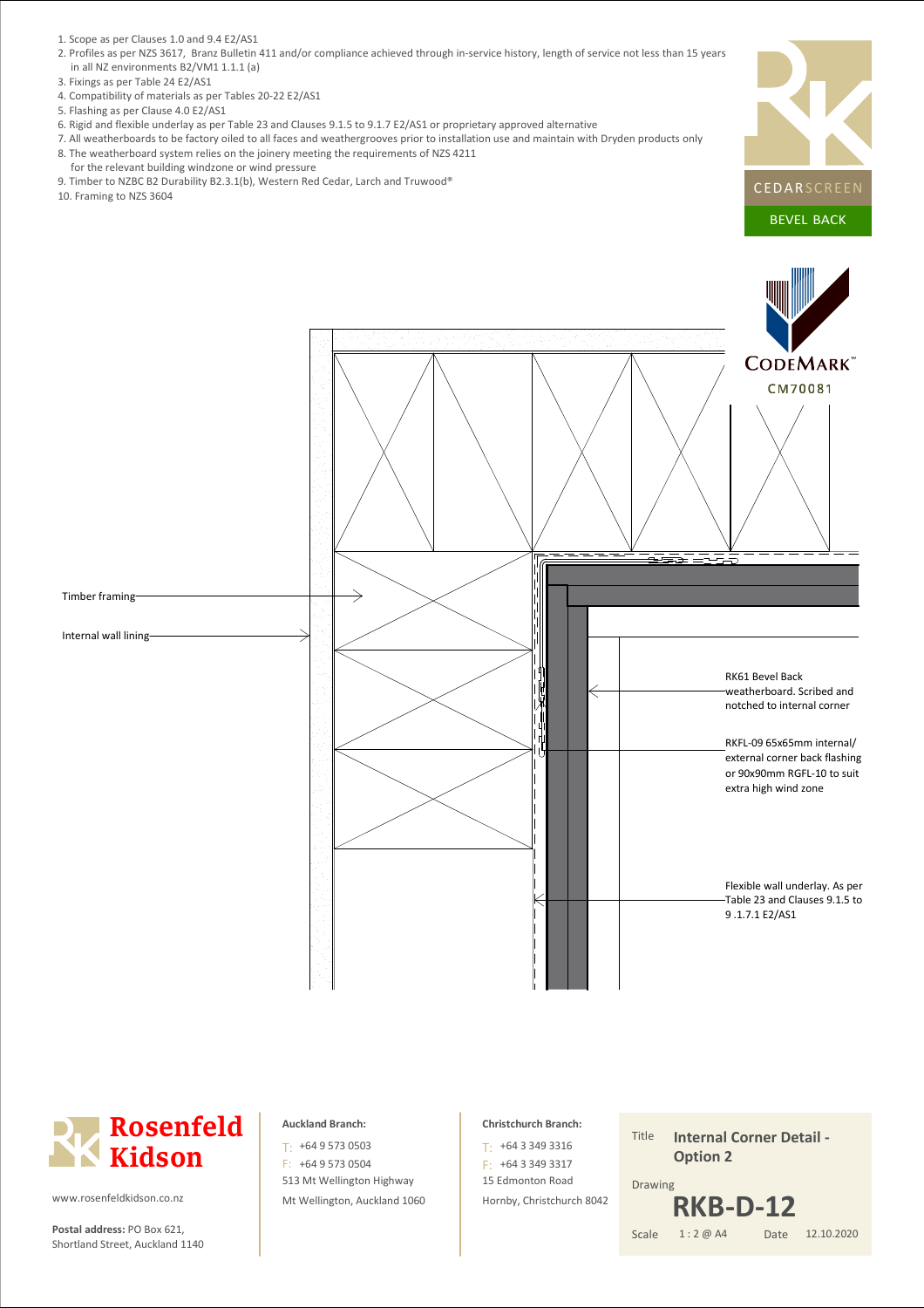- 1. Scope as per Clauses 1.0 and 9.4 E2/AS1
- 2. Profiles as per NZS 3617, Branz Bulletin 411 and/or compliance achieved through in-service history, length of service not less than 15 years in all NZ environments B2/VM1 1.1.1 (a)
- 3. Fixings as per Table 24 E2/AS1
- 4. Compatibility of materials as per Tables 20-22 E2/AS1
- 5. Flashing as per Clause 4.0 E2/AS1
- 6. Rigid and flexible underlay as per Table 23 and Clauses 9.1.5 to 9.1.7 E2/AS1 or proprietary approved alternative
- 7. All weatherboards to be factory oiled to all faces and weathergrooves prior to installation use and maintain with Dryden products only 8. The weatherboard system relies on the joinery meeting the requirements of NZS 4211
- for the relevant building windzone or wind pressure
- 9. Timber to NZBC B2 Durability B2.3.1(b), Western Red Cedar, Larch and Truwood®
- 10. Framing to NZS 3604





![](_page_8_Picture_12.jpeg)

**Postal address:** PO Box 621, Scale Shortland Street, Auckland 1140

#### **Auckland Branch:**

513 Mt Wellington Highway Mt Wellington, Auckland 1060 T: +64 9 573 0503 F: +64 9 573 0504

#### **Christchurch Branch:**

15 Edmonton Road Hornby, Christchurch 8042 +64 3 349 3316 T: F: +64 3 349 3317

Title Date Drawing 1 : 2 @ A4 **External Corner Detail - Option 1** 12.10.2020 **RKB-D-21**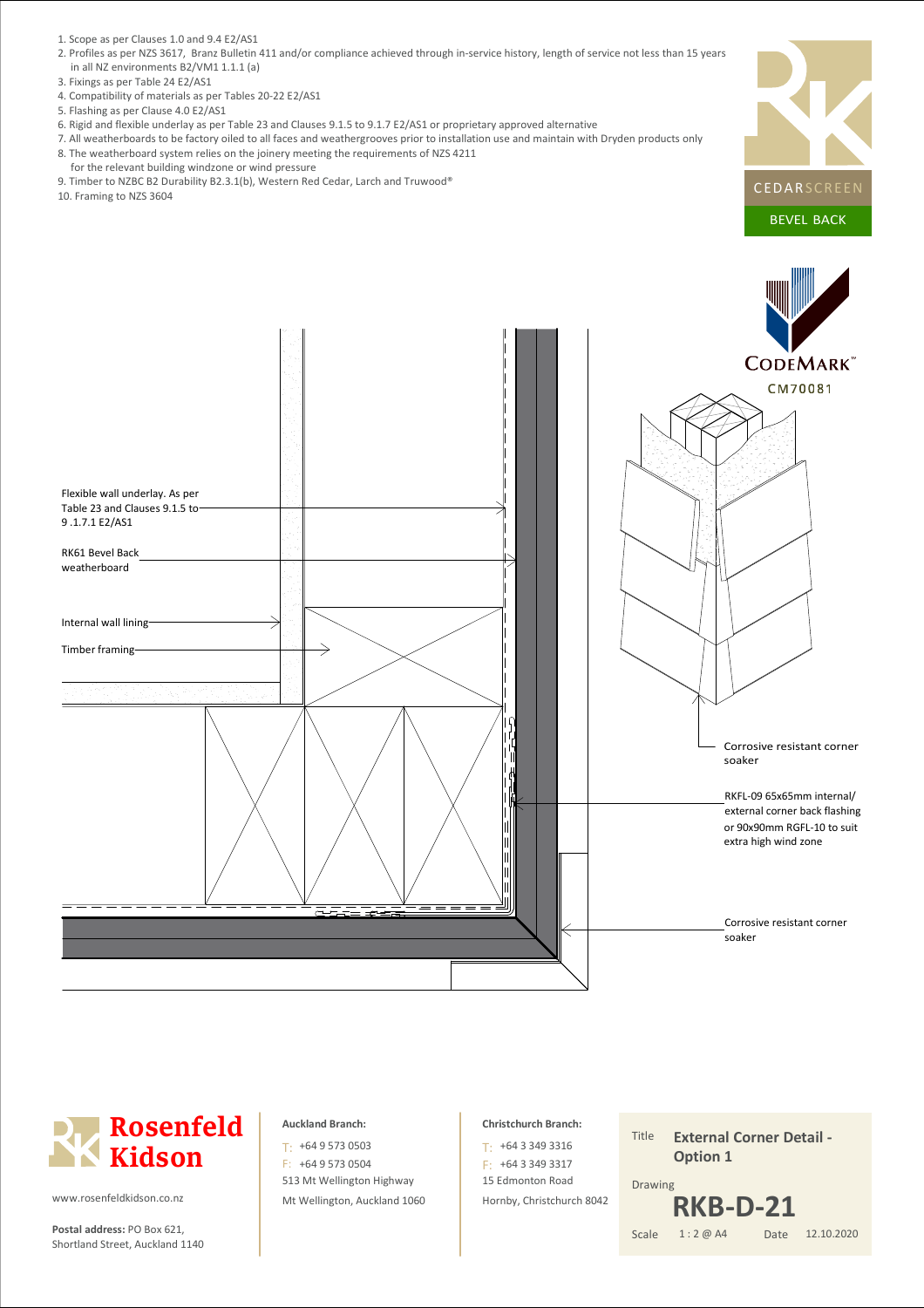- 1. Scope as per Clauses 1.0 and 9.4 E2/AS1
- 2. Profiles as per NZS 3617, Branz Bulletin 411 and/or compliance achieved through in-service history, length of service not less than 15 years in all NZ environments B2/VM1 1.1.1 (a)
- 3. Fixings as per Table 24 E2/AS1
- 4. Compatibility of materials as per Tables 20-22 E2/AS1
- 5. Flashing as per Clause 4.0 E2/AS1
- 6. Rigid and flexible underlay as per Table 23 and Clauses 9.1.5 to 9.1.7 E2/AS1 or proprietary approved alternative
- 7. All weatherboards to be factory oiled to all faces and weathergrooves prior to installation use and maintain with Dryden products only 8. The weatherboard system relies on the joinery meeting the requirements of NZS 4211
- for the relevant building windzone or wind pressure
- 9. Timber to NZBC B2 Durability B2.3.1(b), Western Red Cedar, Larch and Truwood®
- 10. Framing to NZS 3604

![](_page_9_Picture_10.jpeg)

![](_page_9_Figure_11.jpeg)

# **Rosenfeld Kidson**

www.rosenfeldkidson.co.nz

**Postal address:** PO Box 621, Scale Shortland Street, Auckland 1140

### **Auckland Branch:**

513 Mt Wellington Highway Mt Wellington, Auckland 1060 T: +64 9 573 0503 F: +64 9 573 0504

### **Christchurch Branch:**

15 Edmonton Road Hornby, Christchurch 8042 +64 3 349 3316 T: F: +64 3 349 3317

Title Date Drawing 1 : 2 @ A4 **External Corner Detail - Option 2** 12.10.2020 **RKB-D-22**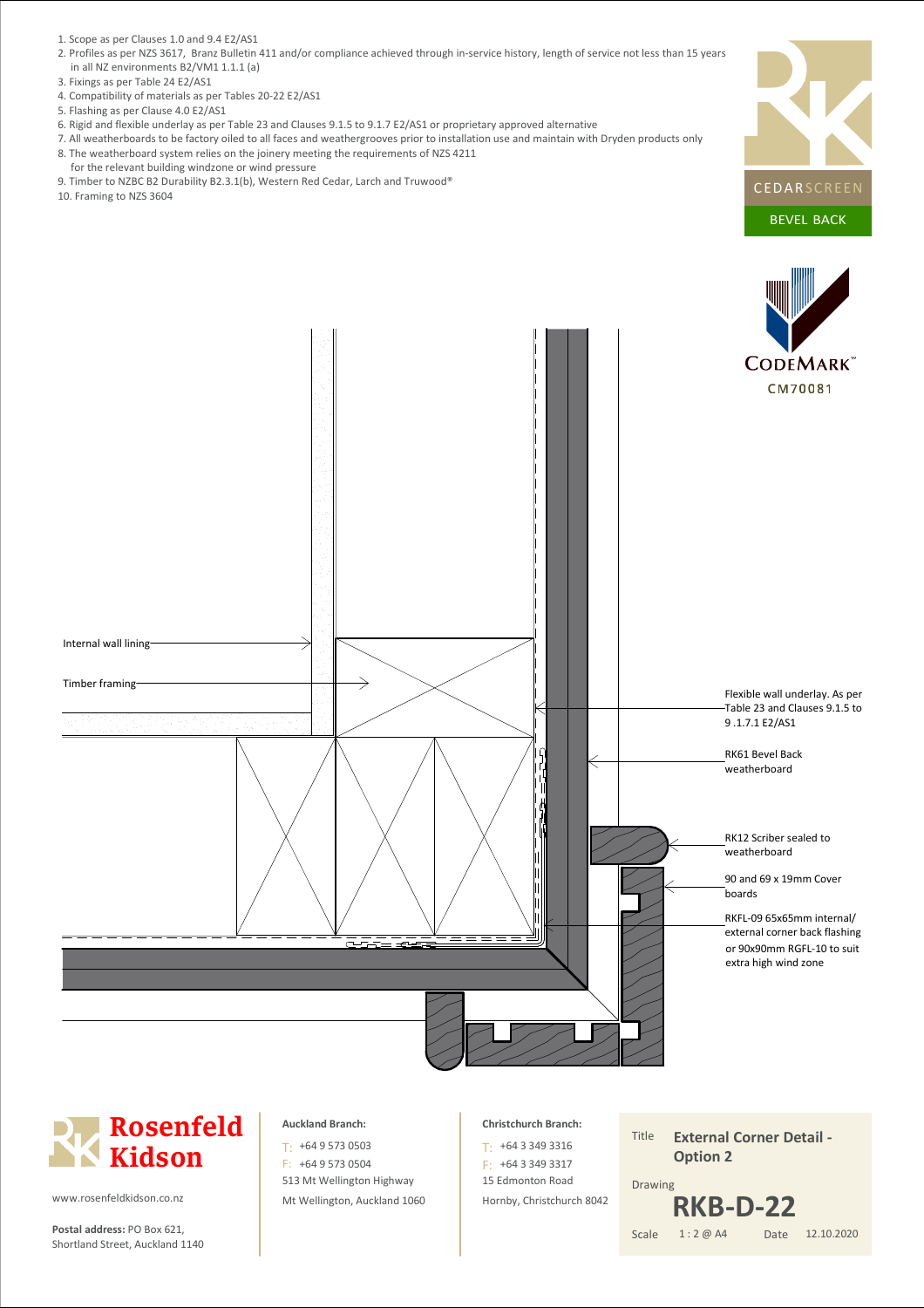- 1. Scope as per Clauses 1.0 and 9.4 E2/AS1
- 2. Profiles as per NZS 3617, Branz Bulletin 411 and/or compliance achieved through in-service history, length of service not less than 15 years in all NZ environments B2/VM1 1.1.1 (a)
- 3. Fixings as per Table 24 E2/AS1
- 4. Compatibility of materials as per Tables 20-22 E2/AS1
- 5. Flashing as per Clause 4.0 E2/AS1
- 6. Rigid and flexible underlay as per Table 23 and Clauses 9.1.5 to 9.1.7 E2/AS1 or proprietary approved alternative
- 7. All weatherboards to be factory oiled to all faces and weathergrooves prior to installation use and maintain with Dryden products only 8. The weatherboard system relies on the joinery meeting the requirements of NZS 4211
- for the relevant building windzone or wind pressure
- 
- 

![](_page_10_Figure_10.jpeg)

![](_page_10_Picture_11.jpeg)

**Postal address:** PO Box 621, Scale Shortland Street, Auckland 1140

#### **Auckland Branch:**

513 Mt Wellington Highway Mt Wellington, Auckland 1060 T: +64 9 573 0503 F: +64 9 573 0504

#### **Christchurch Branch:**

15 Edmonton Road Hornby, Christchurch 8042 +64 3 349 3316 T: F: +64 3 349 3317

Title Date Drawing 1 : 2 @ A4 **Bottom Plate Detail** 12.10.2020 **RKB-D-41**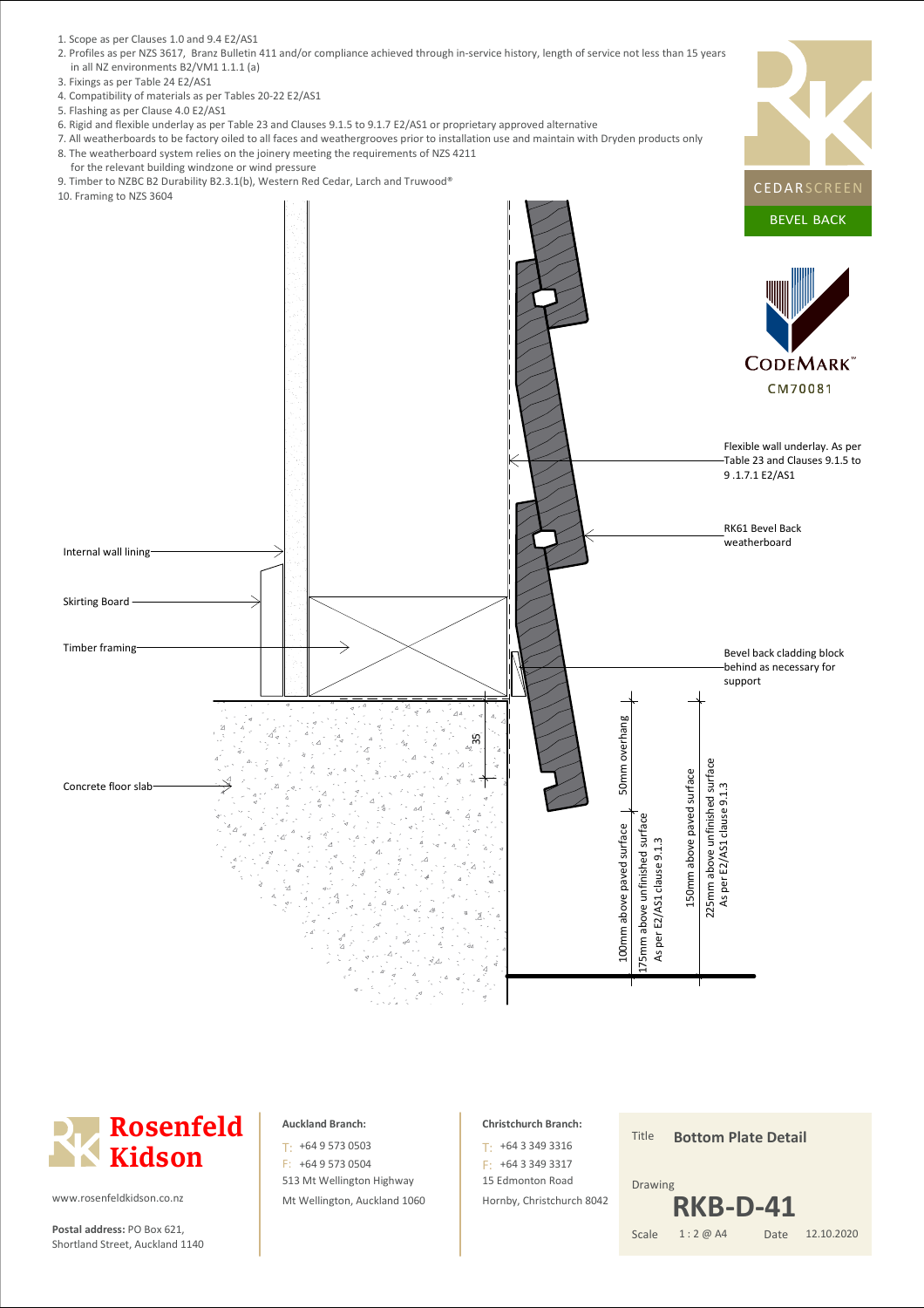- 1. Scope as per Clauses 1.0 and 9.4 E2/AS1
- 2. Profiles as per NZS 3617, Branz Bulletin 411 and/or compliance achieved through in-service history, length of service not less than 15 years in all NZ environments B2/VM1 1.1.1 (a)
- 3. Fixings as per Table 24 E2/AS1
- 4. Compatibility of materials as per Tables 20-22 E2/AS1
- 5. Flashing as per Clause 4.0 E2/AS1
- 6. Rigid and flexible underlay as per Table 23 and Clauses 9.1.5 to 9.1.7 E2/AS1 or proprietary approved alternative
- 7. All weatherboards to be factory oiled to all faces and weathergrooves prior to installation use and maintain with Dryden products only 8. The weatherboard system relies on the joinery meeting the requirements of NZS 4211
- for the relevant building windzone or wind pressure
- 9. Timber to NZBC B2 Durability B2.3.1(b), Western Red Cedar, Larch and Truwood®

![](_page_11_Figure_9.jpeg)

![](_page_11_Picture_10.jpeg)

**Postal address:** PO Box 621, Scale Shortland Street, Auckland 1140

#### **Auckland Branch:**

513 Mt Wellington Highway Mt Wellington, Auckland 1060 T: +64 9 573 0503 F: +64 9 573 0504

#### **Christchurch Branch:**

15 Edmonton Road Hornby, Christchurch 8042 +64 3 349 3316 T: F: +64 3 349 3317

Title Date Drawing 1 : 2 @ A4 **Top Plate to Soffit Detail** 12.10.2020 **RKB-D-42**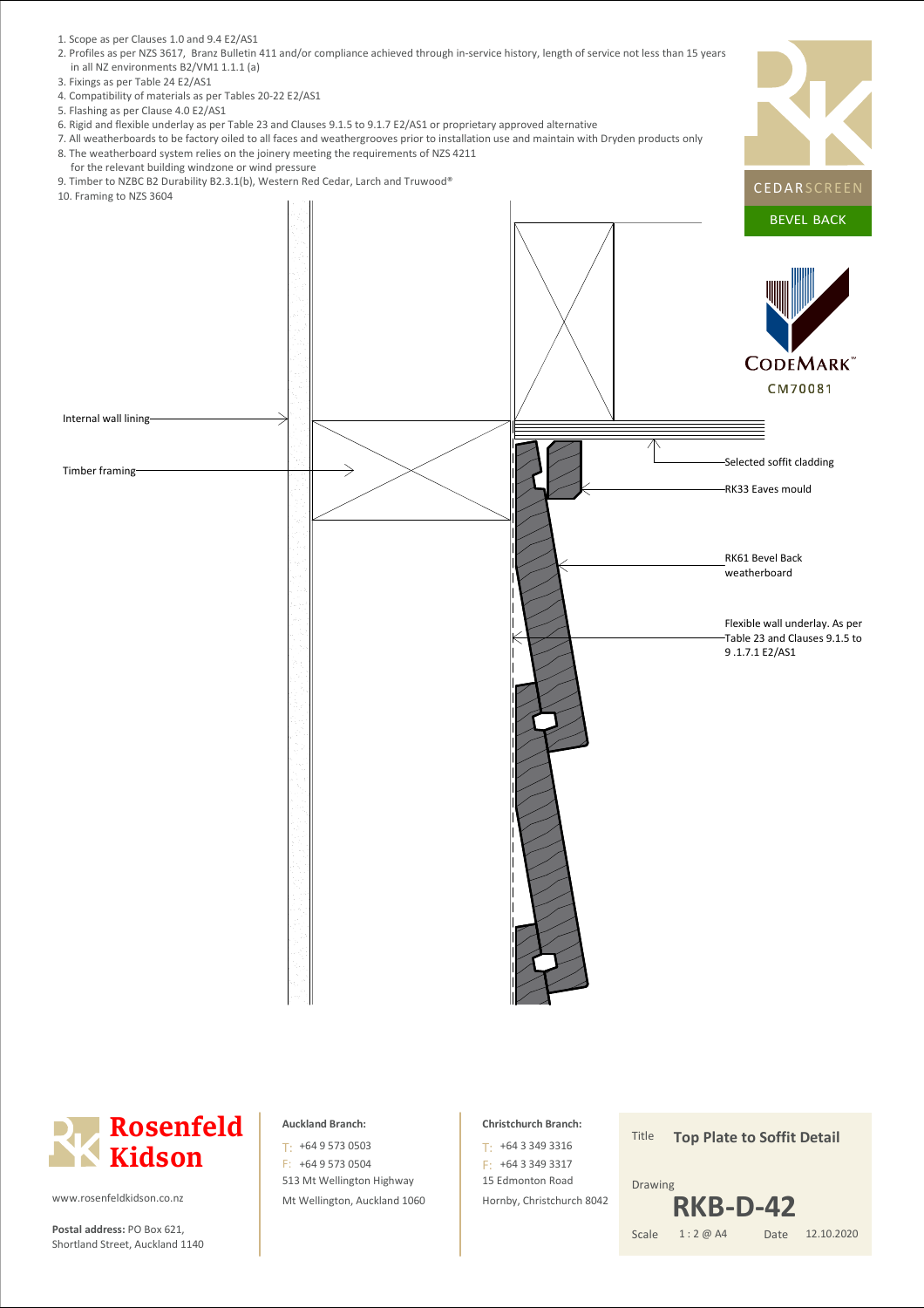- 1. Scope as per Clauses 1.0 and 9.4 E2/AS1
- 2. Profiles as per NZS 3617, Branz Bulletin 411 and/or compliance achieved through in-service history, length of service not less than 15 years in all NZ environments B2/VM1 1.1.1 (a)
- 3. Fixings as per Table 24 E2/AS1
- 4. Compatibility of materials as per Tables 20-22 E2/AS1
- 5. Flashing as per Clause 4.0 E2/AS1
- 6. Rigid and flexible underlay as per Table 23 and Clauses 9.1.5 to 9.1.7 E2/AS1 or proprietary approved alternative
- 7. All weatherboards to be factory oiled to all faces and weathergrooves prior to installation use and maintain with Dryden products only 8. The weatherboard system relies on the joinery meeting the requirements of NZS 4211
- for the relevant building windzone or wind pressure
- 9. Timber to NZBC B2 Durability B2.3.1(b), Western Red Cedar, Larch and Truwood®
- 10. Framing to NZS 3604

![](_page_12_Picture_10.jpeg)

![](_page_12_Picture_11.jpeg)

![](_page_12_Picture_12.jpeg)

**Postal address:** PO Box 621, Scale Shortland Street, Auckland 1140

### **Auckland Branch:**

513 Mt Wellington Highway Mt Wellington, Auckland 1060 T: +64 9 573 0503 F: +64 9 573 0504

#### **Christchurch Branch:**

15 Edmonton Road Hornby, Christchurch 8042 +64 3 349 3316 T: F: +64 3 349 3317

Title Date Drawing 1 : 5 @ A4 **Barge Detail** 12.10.2020 **RKB-D-43**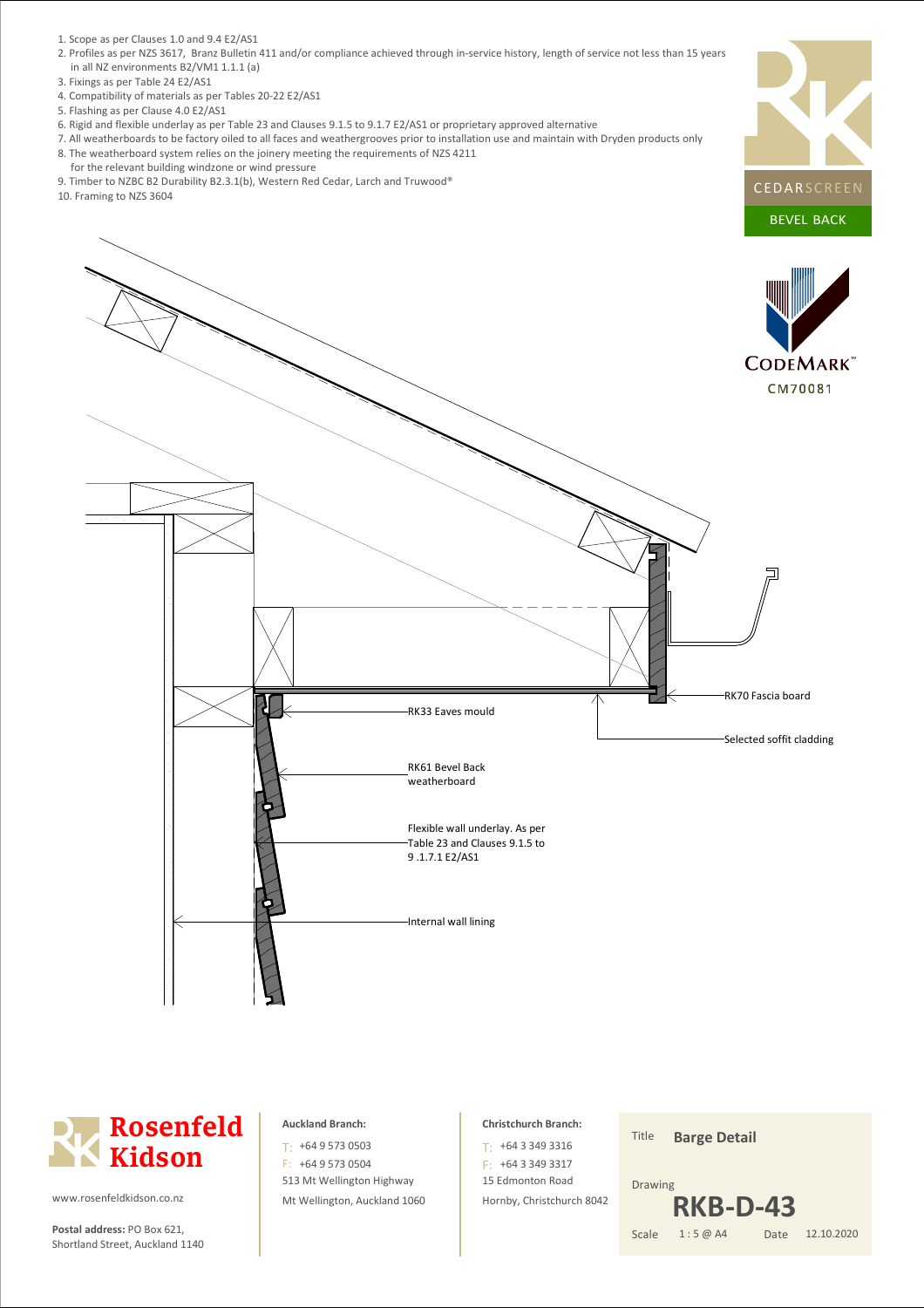- 1. Scope as per Clauses 1.0 and 9.4 E2/AS1
- 2. Profiles as per NZS 3617, Branz Bulletin 411 and/or compliance achieved through in-service history, length of service not less than 15 years in all NZ environments B2/VM1 1.1.1 (a)
- 3. Fixings as per Table 24 E2/AS1
- 4. Compatibility of materials as per Tables 20-22 E2/AS1
- 5. Flashing as per Clause 4.0 E2/AS1
- 6. Rigid and flexible underlay as per Table 23 and Clauses 9.1.5 to 9.1.7 E2/AS1 or proprietary approved alternative
- 7. All weatherboards to be factory oiled to all faces and weathergrooves prior to installation use and maintain with Dryden products only 8. The weatherboard system relies on the joinery meeting the requirements of NZS 4211
- for the relevant building windzone or wind pressure
- 9. Timber to NZBC B2 Durability B2.3.1(b), Western Red Cedar, Larch and Truwood®
- 10. Framing to NZS 3604

![](_page_13_Picture_10.jpeg)

![](_page_13_Picture_11.jpeg)

![](_page_13_Picture_12.jpeg)

**Postal address:** PO Box 621, Scale Shortland Street, Auckland 1140

#### **Auckland Branch:**

513 Mt Wellington Highway Mt Wellington, Auckland 1060 T: +64 9 573 0503 F: +64 9 573 0504

#### **Christchurch Branch:**

15 Edmonton Road Hornby, Christchurch 8042 +64 3 349 3316 T: F: +64 3 349 3317

Title **Soffit Detail**

#### Date Drawing 1 : 2 @ A4 12.10.2020 **RKB-D-44**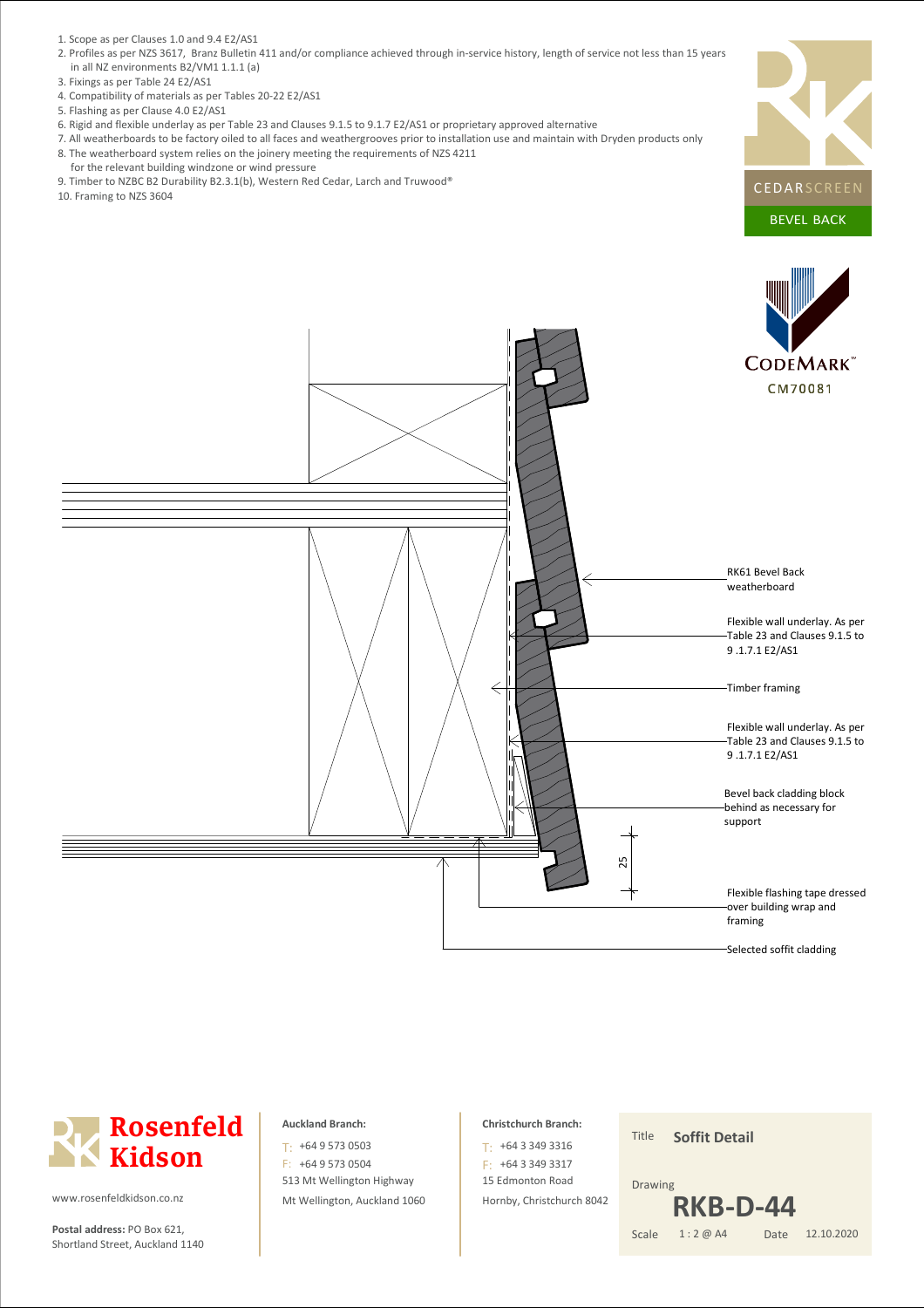- 1. Scope as per Clauses 1.0 and 9.4 E2/AS1
- 2. Profiles as per NZS 3617, Branz Bulletin 411 and/or compliance achieved through in-service history, length of service not less than 15 years in all NZ environments B2/VM1 1.1.1 (a)
- 3. Fixings as per Table 24 E2/AS1
- 4. Compatibility of materials as per Tables 20-22 E2/AS1
- 5. Flashing as per Clause 4.0 E2/AS1
- 6. Rigid and flexible underlay as per Table 23 and Clauses 9.1.5 to 9.1.7 E2/AS1 or proprietary approved alternative
- 7. All weatherboards to be factory oiled to all faces and weathergrooves prior to installation use and maintain with Dryden products only 8. The weatherboard system relies on the joinery meeting the requirements of NZS 4211
- for the relevant building windzone or wind pressure
- 9. Timber to NZBC B2 Durability B2.3.1(b), Western Red Cedar, Larch and Truwood®
- 10. Framing to NZS 3604

![](_page_14_Figure_10.jpeg)

## Horizontal Plan

![](_page_14_Figure_12.jpeg)

**Rosenfeld Kidson**

www.rosenfeldkidson.co.nz

**Postal address:** PO Box 621, Scale Shortland Street, Auckland 1140

### **Auckland Branch:**

513 Mt Wellington Highway Mt Wellington, Auckland 1060 T: +64 9 573 0503 F: +64 9 573 0504

#### **Christchurch Branch:**

15 Edmonton Road Hornby, Christchurch 8042 +64 3 349 3316 T: F: +64 3 349 3317

Title Date Drawing 1 : 2 @ A4 **Scarf Joint Detail** 12.10.2020 **RKB-D-45**

**CEDARSCREEN**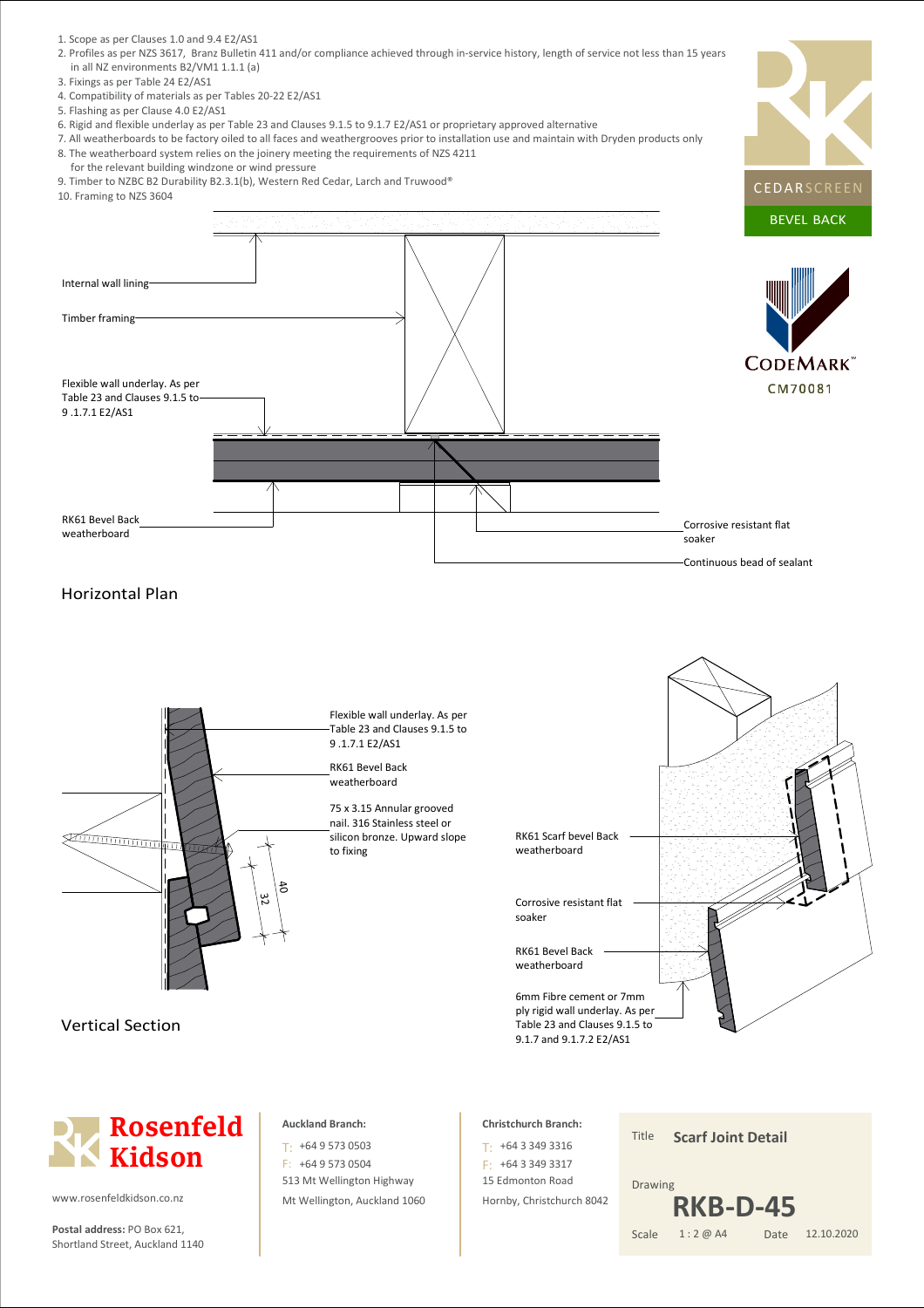- 1. Scope as per Clauses 1.0 and 9.4 E2/AS1
- 2. Profiles as per NZS 3617, Branz Bulletin 411 and/or compliance achieved through in-service history, length of service not less than 15 years in all NZ environments B2/VM1 1.1.1 (a)
- 3. Fixings as per Table 24 E2/AS1
- 4. Compatibility of materials as per Tables 20-22 E2/AS1
- 5. Flashing as per Clause 4.0 E2/AS1
- 6. Rigid and flexible underlay as per Table 23 and Clauses 9.1.5 to 9.1.7 E2/AS1 or proprietary approved alternative
- 7. All weatherboards to be factory oiled to all faces and weathergrooves prior to installation use and maintain with Dryden products only 8. The weatherboard system relies on the joinery meeting the requirements of NZS 4211
- for the relevant building windzone or wind pressure
- 9. Timber to NZBC B2 Durability B2.3.1(b), Western Red Cedar, Larch and Truwood®
- 10. Framing to NZS 3604

![](_page_15_Figure_10.jpeg)

![](_page_15_Figure_11.jpeg)

![](_page_15_Figure_12.jpeg)

**Postal address:** PO Box 621, Scale Shortland Street, Auckland 1140

513 Mt Wellington Highway Mt Wellington, Auckland 1060 15 Edmonton Road Hornby, Christchurch 8042

Date Drawing 1 : 2 @ A4 12.10.2020 **RKB-D-47**